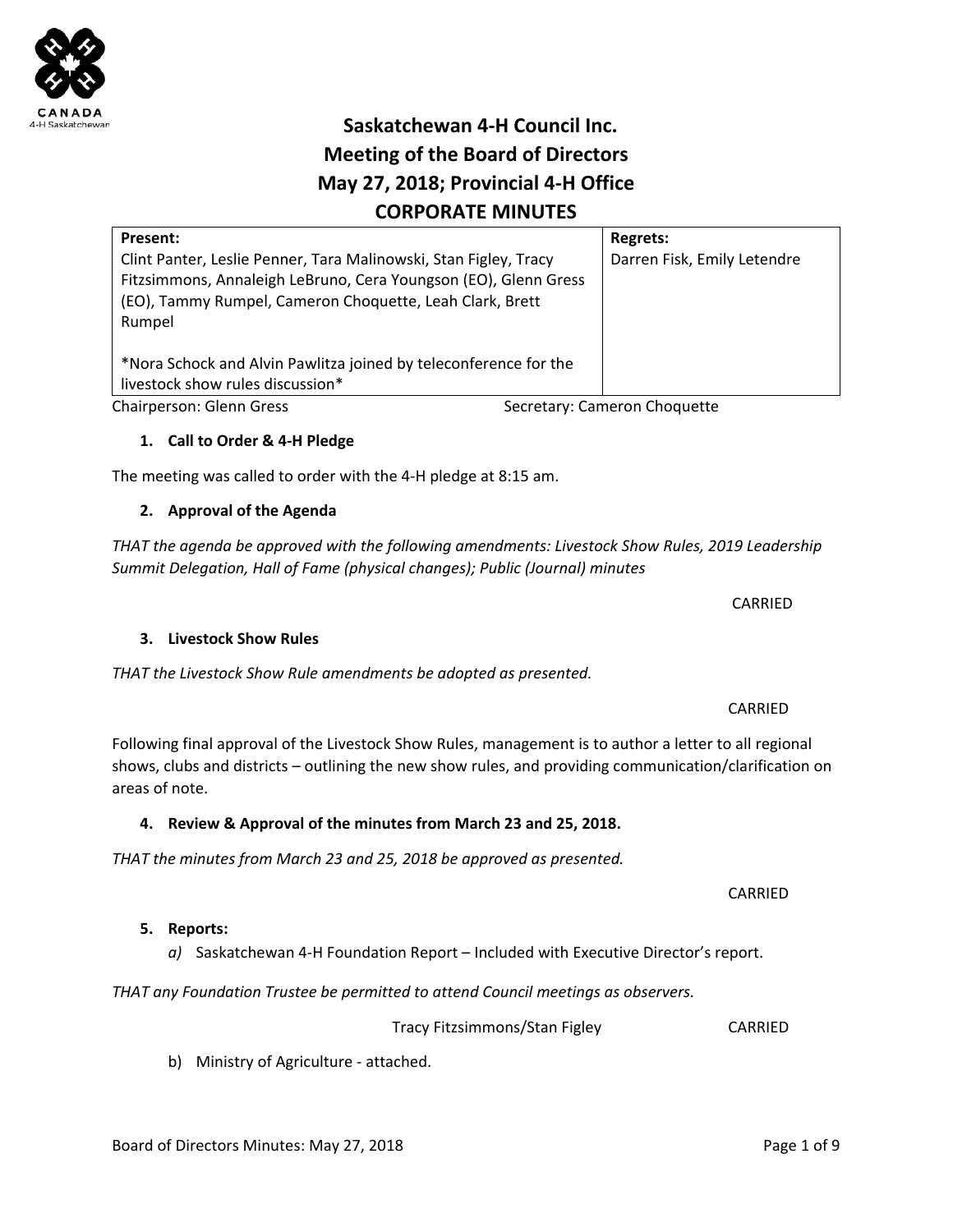

latchewan Ms. Clark outlined the new funding agreement and its impact on the Council and our future operations as well as other initiatives being put forward by the Ministry.

c) Advisory Council Update ‐ attached.

Ms. Brett Rumpel spoke about the work plans of each AC member and future recommendations for improving the AC training weekend.

d) 4‐H Canada Update – Included with Executive Director's report.

*THAT President Gress be instructed to vote IN FAVOUR of the Bylaw Resolution from 4‐H Canada that changes titles President and Vice President to Chair and Vice‐Chair.* 

*THAT President Gress be instructed to vote IN FAVOUR of the policy resolution from 4‐H Manitoba that adds the words "our world" to the 4‐H pledge.* 

e) 2017 4‐H Saskatchewan Update ‐ Included with Executive Director's report.

*THAT the Provincial 4‐H Office close for one week in the summer (July 30 – August 3) to allow staff to take off time accumulated at summer programs.* 

 CARRIED **6. Committee Reports**  Each Committee Chairperson outlined their performance goals and activities for the coming year and

how those relate back to the strategic plan. Discussion was held on the new committee structure – members of the Board felt the smaller committees worked well and that work plans will be a great way to guide our work over the next year.

*THAT the attached list of recommendations from committees be approved as presented.* 

 CARRIED

# **a) Crisis Communications Plan**

**7. Old Business** 

There is interest in developing a crisis communication plan similar to the one utilized by 4‐H Canada, which had been previously circulated.

**Management is to create a draft crisis communication plan** for presentation at next board meeting. Recommend that this also provide some information regarding activists/disruptions.

# **b) Preparing for Disruptions**

4‐H Canada documents regarding how to be prepared for disruptions at Regional Shows and how to best deal with them were previously circulated to board members. They also were

CARRIED

CARRIED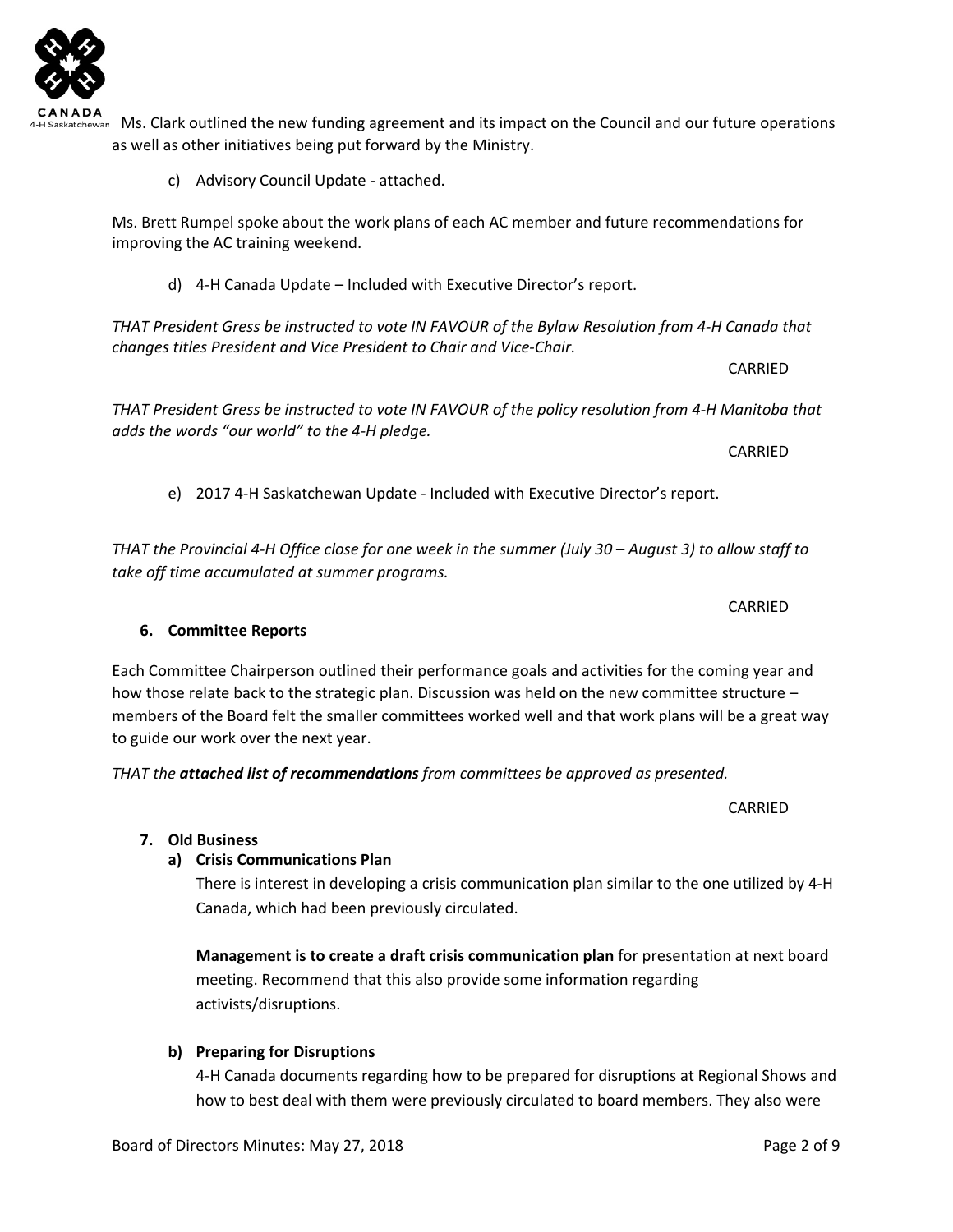

sent to all Regional Show committees on April 30. 4‐H Canada is planning a webinar on this topic. More information will be circulated when available.

#### **8. New Business**

# **a) Board Operations**

#### o **Committee Meetings**

A discussion occurred on the possibility of holding committee meetings simultaneously. The next in‐person board meeting will pilot this meeting structure.

Committee chair roles were also discussed. It was decided that all committee members (including the chair) will vote in committee meetings. If there is a tie, then the decision will be brought to the board to make a decision.

#### o **Accommodations**

A discussion occurred on whether board members would prefer shared or individual accommodation.

#### o **Consent Agenda Use for future Board Meetings**

A discussion occurred on the use of consent agendas at board meetings (not committee meetings) to save meeting time. It was decided that this will be piloted at the next in‐person board meeting.

## o **Journal (Public Minutes)**

A discussion occurred on how to improve transparency and communication to the membership. Going forward, journal minutes will be created and made publicly available via the website. The board also discussed creating board reports for the Bits & Pieces and/or District Meetings to share board activities.

 $\overline{\text{CARRED}}$ 

## o **Formal Request to Board**

A suggestion was made for the creation of a formal 'form' for member and leader requests/suggestions/concerns to the board so that these will come in a standardized structure as correspondence to the board.

## **b) Urban Diversification Proposal**

Kalynne Martin, NW Regional 4‐H Specialist, joined the meeting to share a proposal for "Discovery 4‐H" program designed for short‐term programs in urban, after‐school, or FNMI communities. The program would be significantly different from 'traditional 4‐H' and therefore would have different policy requirements (similar to Future Leaders age category) and unique resources.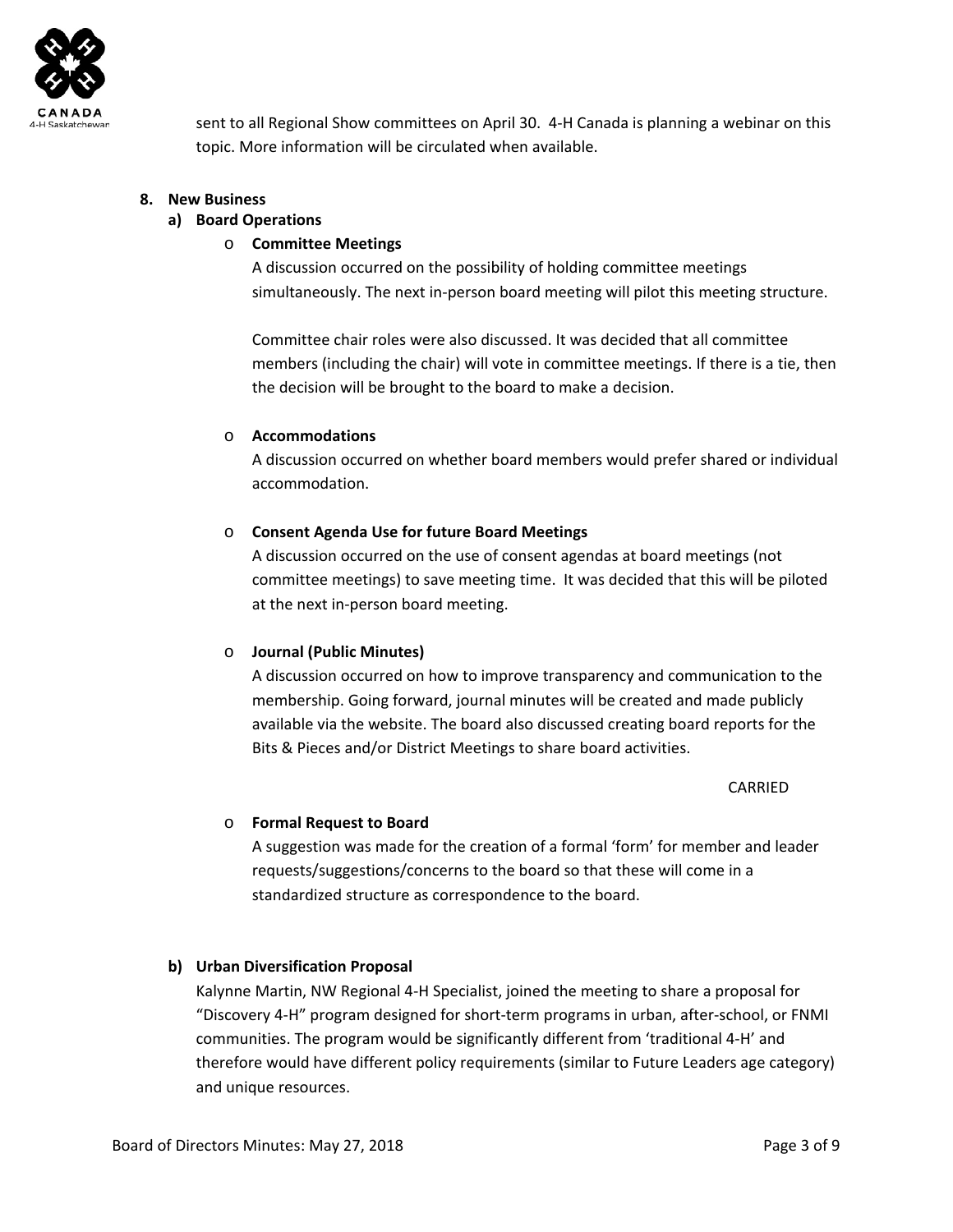

There were questions around the cost of the program and whether sponsorship could be found for the development of activity manuals. Management was asked to continue to develop activity guides, instructor manuals, and other information. The board requested to immediately begin seeking sponsorship or support for this proposal, as well as a draft of policy requirements and a financial report for the next meeting.

*THAT the urban diversification proposal be accepted and that management continue to work towards a pilot program in the fall of 2018.* 

 CARRIED

## **c) 2019 Leadership Summit**

- o It was determined that the 28 spots for Leadership Summit will be selected by application. Applications should be available by July 15 and the application deadline will be September 15. Preference may be given to board members depending on the number of applications.
- o A committee was formed for the 4‐H Saskatchewan Provincial Showcase to be held on the evening of February 1.

# **d) 4‐H General Record Book Pilot**

- o The feedback from the members and leaders at AGM from the "Focus on 4‐H Forum" and how to move forward was discussed.
- o The "Record Book Ad Hoc Committee" was formed with the mandate of creating a standardized unified record book that could be developed in to an electronic format.

## **e) The 4‐H Hall of Fame**

A discussion occurred on future direction of the (physical wall‐mounted) Saskatchewan 4‐H Hall of Fame housed in the Conference Room at the Ministry of Agriculture Building (3830 Thatcher Avenue). Management is to continue with 'digitizing' the Hall of Fame so that it is in an electronic/video format and available on the website, as well as, exploring ways to maintain/revamp/renovate the existing physical display (currently photo frames). Management is asked to report back with some alternatives including their cost and whether they can be added to in the future.

## **9. In‐Camera**

## **10. Next Meeting**

The next meetings will be determined by Doodle Poll: Conference Call (July) and In Person (October)

#### **11. Adjournment**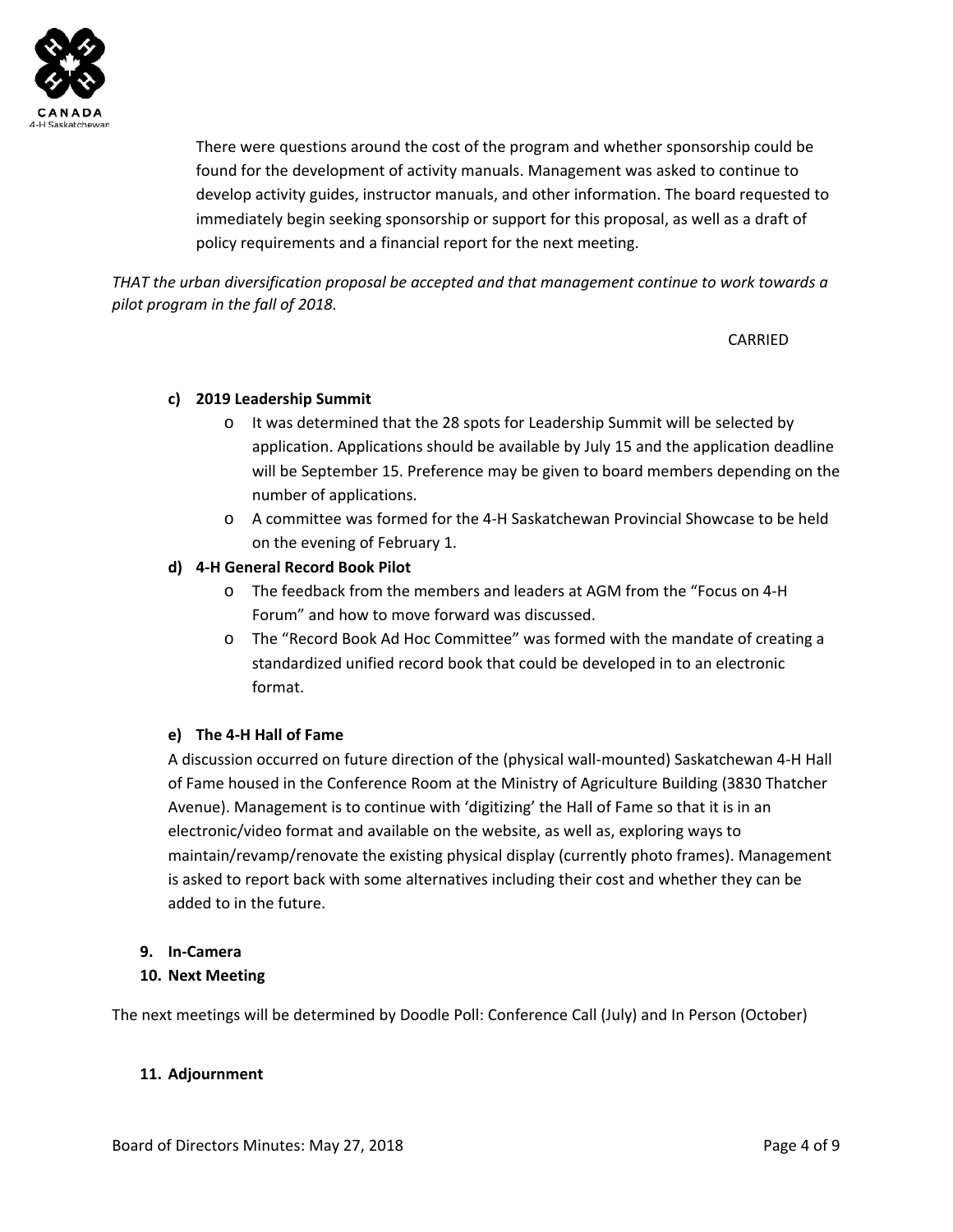

*THAT with there being no further business present, we adjourn the meeting at 4:45pm.* 

 $\overline{C}$ ARRIED

Chairperson **Secretary**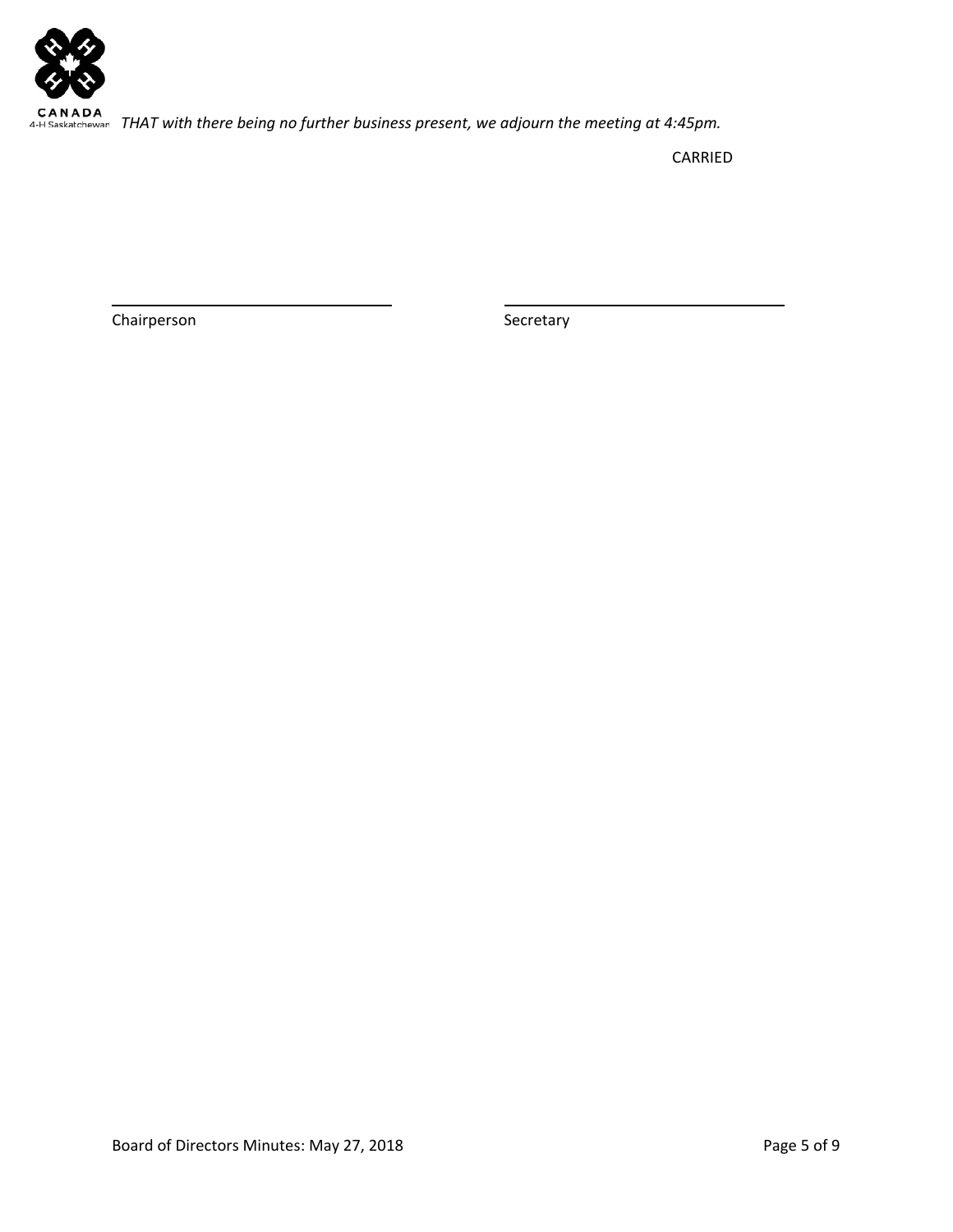

# **Saskatchewan 4‐H Council Meeting of the Board of Directors May 27, 2018; Provincial 4‐H Office Recommendations from Committees of the Board for Approval**

#### **Finance**

*THAT management be authorized to amend the 2018 budget and present it at the July Finance Committee meeting.* 

 *Alvin Pawlitza/ Cameron Choquette CARRIED.* 

*THAT the Council withdraw the Affinity Credit Union GIC and that it be invested as follows:* 

*\$50,000 be invested into a one year GIC and \$50,000 into a two year GIC with Edward Jones on the best rate of the day.* 

 *Tracy Fitzsimmons/Cameron Choquette CARRIED.* 

*THAT the Q1 financial statements for the period ended March 31, 2018 be approved as presented.* 

 *Cameron Choquette/Leslie Penner CARRIED.* 

*THAT \$8,000 be allocated to management for website redevelopment and database improvements.* 

 *Leslie Penner/Tracy Fitzsimmons CARRIED.* 

#### **Governance**

*THAT the regional meeting procedure be adopted as policy as presented.* 

 *Cameron Choquette/Tammy Rumpel CARRIED.* 

*THAT the resolution procedure be revised (GG‐1.5 AGM Resolution Procedure) s below:* 

- j. Special Resolutions:
	- i. Resolutions will be deemed to be "Special Resolutions" as per The Non‐Profit Corporations Act, 1995, if they fall outside of the following:
		- 1. considering the financial statements
		- 2. considering the Auditor's report
		- 3. appointment of an auditor
		- 4. election of Directors
		- 5. considering committee or regional reports
		- **6. consideration of bylaws submitted by directors**
	- ii. "Special Resolutions" must be passed by a majority of two-thirds of the votes cast by delegates.

 *Cameron Choquette/Brett Rumpel CARRIED.* 

*THAT District #3 and #4 be allowed to amalgamate.*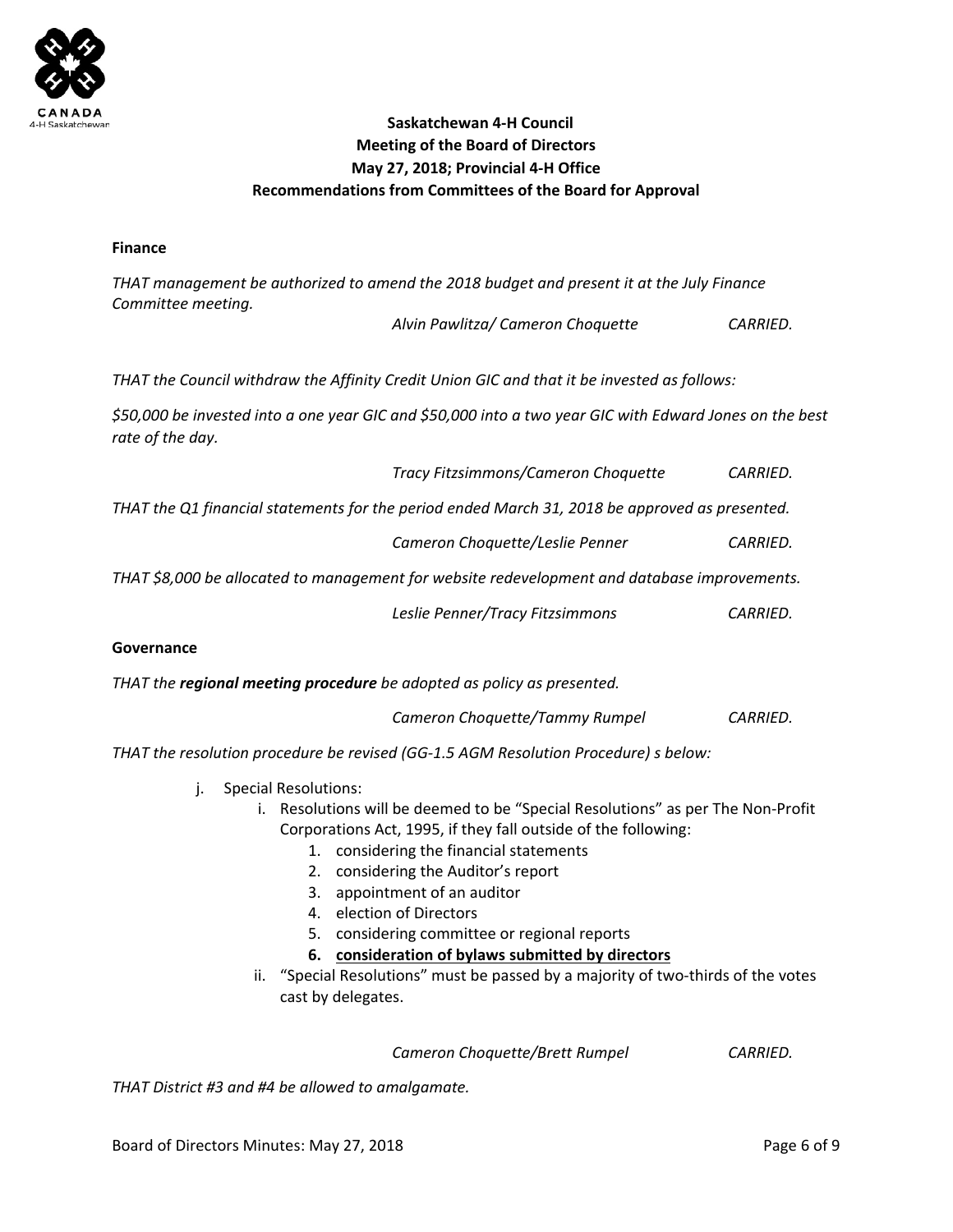

 *Annaleigh LeBruno/Tammy Rumpel CARRIED.* 

*THAT any and all changes to the terms of references for standing and ad‐hoc committees of the Board must be approved by the governance committee prior to being approved by the Board.* 

| Cameron Choquette/Brett Rumpel                                                                     | <i>CARRIED.</i> |  |  |  |  |
|----------------------------------------------------------------------------------------------------|-----------------|--|--|--|--|
| Established clubs in any district cannot move districts without written approval from the Board of |                 |  |  |  |  |
| Directors.<br>Annaleigh LeBruno/Brett Rumpel                                                       | CARRIED.        |  |  |  |  |

## **Program Policy**

*THAT the Program Policy Committee move forward with the reformatting of the policy manual as in the draft presented. Nora Schock / Clint Panter CARRIED.* 

*THAT management be authorized to explore purchasing four lapel or wireless microphone systems (and*  accompany speakers) for use at regional and provincial public speaking, as well as other events.  *Tammy Rumpel/ Nora Schock CARRIED.* 

*THAT the revised public speaking score card be approved as presented and recommend its adoption to the Board of Directors.* 

 *Brett Rumpel / Clint Panter CARRIED.* 

#### **Selections**

| THAT the 2018 scholarships and financial awards be awarded as listed below. |                                         |                                   |                           |                |  |  |
|-----------------------------------------------------------------------------|-----------------------------------------|-----------------------------------|---------------------------|----------------|--|--|
|                                                                             | Nora Schock/Tracy Fitzsimmons           |                                   |                           | <b>CARRIED</b> |  |  |
| i.                                                                          | <b>Scholarship Adjudication Results</b> |                                   |                           |                |  |  |
|                                                                             | 1.                                      | Christin Dixon                    | Entrepreneurial           |                |  |  |
|                                                                             | 2.                                      | Sadie Anwender                    | Entrepreneurial           |                |  |  |
|                                                                             | 3.                                      | Laura Carruthers                  | Entrepreneurial           |                |  |  |
|                                                                             | 4.                                      | <b>Brett Rumpel</b>               | <b>Morris</b>             |                |  |  |
|                                                                             | 5.                                      | Tanesha Novak                     | <b>Hector Loveridge</b>   |                |  |  |
|                                                                             | 6.                                      | Brooklyn Trask                    | Western Producer          |                |  |  |
|                                                                             | $7_{\cdot}$                             | Koralie Huber                     | <b>Bonnor</b>             |                |  |  |
|                                                                             | 8.                                      | Sidney Meyer                      | Palliser                  |                |  |  |
|                                                                             | 9.                                      | Codee Scott                       | Palliser                  |                |  |  |
|                                                                             |                                         | 10. Courtney Fyke                 | <b>Bayer Crop Science</b> |                |  |  |
|                                                                             |                                         | 11. Cassidy Ross                  | McConaghy                 |                |  |  |
|                                                                             |                                         | 12. Megan Smid                    | <b>Future Leader</b>      |                |  |  |
|                                                                             |                                         | 13. James Pruim                   | Profarm                   |                |  |  |
| ii.                                                                         |                                         | <b>Award Adjudication Results</b> |                           |                |  |  |
|                                                                             | 1.                                      | Katie Wright                      | Scoular Camp              |                |  |  |
|                                                                             | $\overline{2}$ .                        | Samantha Adams                    | Scoular Camp              |                |  |  |
|                                                                             | 3.                                      | Madison Shynkaruk                 | Elgin Bracken             |                |  |  |
|                                                                             |                                         |                                   |                           |                |  |  |
|                                                                             |                                         |                                   |                           |                |  |  |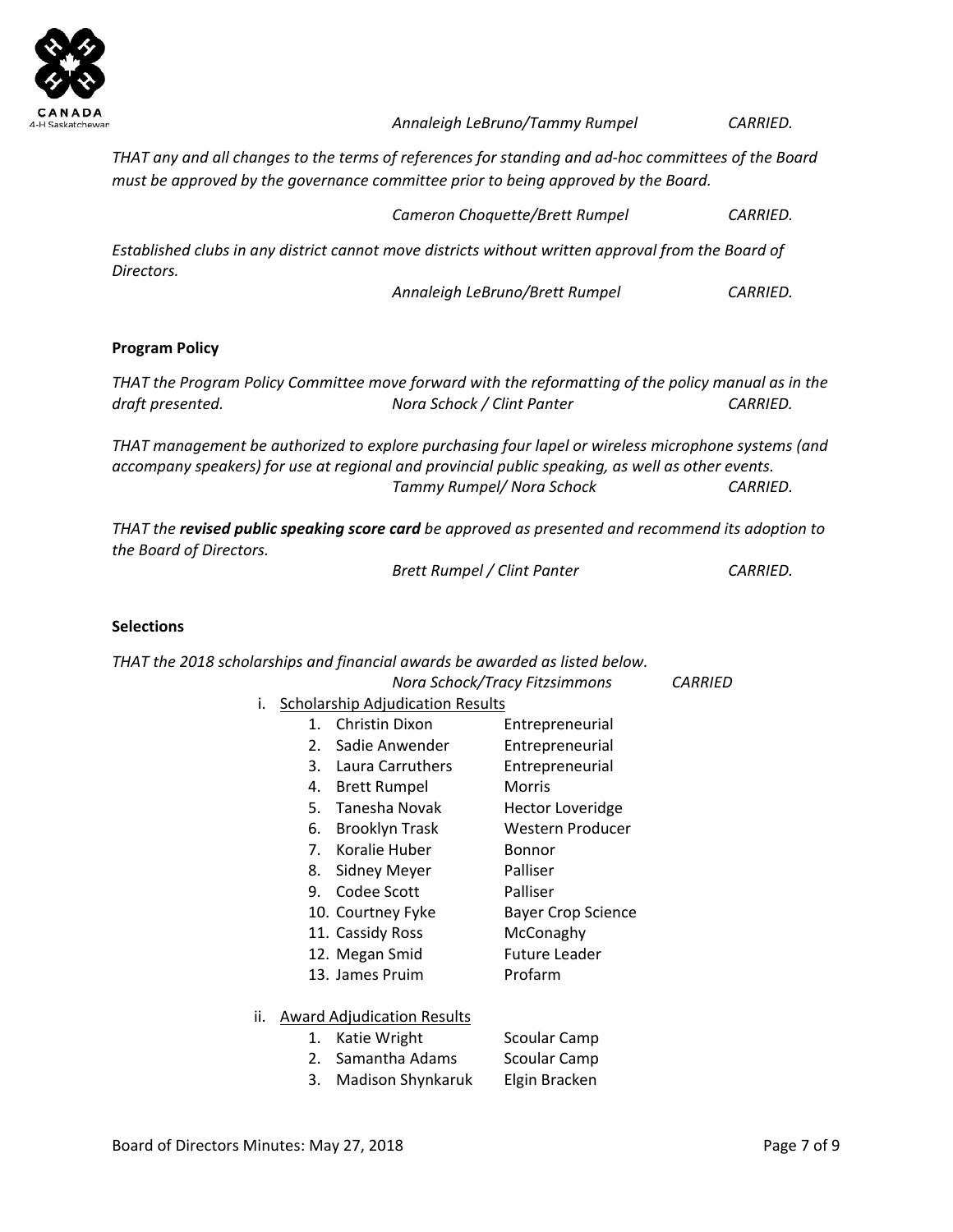